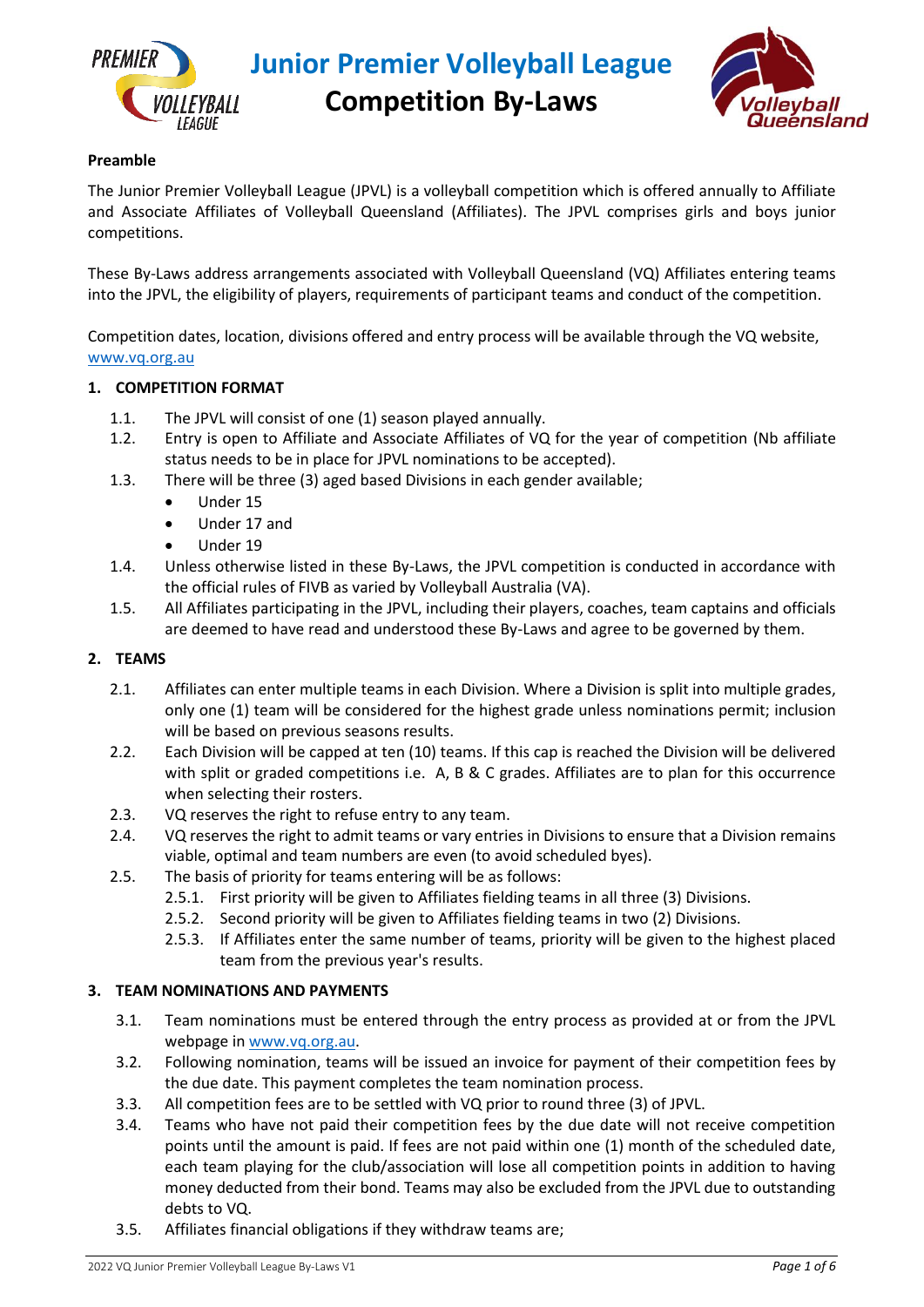

**Competition By-Laws**



- 3.5.1 After close of nominations, 50% of the nomination fee is to be paid.
- 3.5.2 After commencement of the JPVL, 100% of the nomination fee is to be paid.

## **4. PLAYERS**

# 4.1. **ELIGIBILITY**

- 4.1.1. Players must be under the stated age for the full calendar year of the competition. E.g. to be eligible for the U17 Division a player cannot turn 17 in the year of the competition.
- 4.1.2. For players to be eligible, they must be a current financial registered Full Member of VQ, and the Affiliate they represent. There will be "Zero Tolerance" regarding unregistered players at any stage of the season. Registrations must be received by VQ prior to 11:59pm on the Wednesday before playing. Players deemed to be "under" registered i.e. Recreational instead of Full will have 1 week's grace to update their registration correctly before penalties apply.
- 4.1.3. Transfers during the season must be completed, approved by the club the player is leaving and submitted to VQ by midday Thursday for a player to be eligible to play for their 'new' club in the next round.
- 4.1.4. Player clearances are not applicable for JPVL.
- 4.1.5. Boys are not eligible to play in girls competition matches and girls are not eligible to play in boys matches.
- 4.1.6. All Affiliates have a duty of care to ensure that players are of an appropriate skill level for the Division in which they compete. The Venue Manager may determine if a player is not of an appropriate skill level and recommend the withdrawal of that player from the team list.
- 4.1.7. Any team fielding an illegal or ineligible player (e.g. unregistered, not properly transferred, under a false name, or not under the correct age for age limited Divisions) will forfeit that match.
- 4.1.8. Only those players named on the score sheet at the end of the match, and having entered the court during the match, will be regarded as having played.
- 4.1.9. Players may be added to the Team List on the score sheet during the match upon request and with the approval of the Venue Manager. At re-scheduled or mid-week matches hosted by Affiliates, this will be decided upon by agreement between the captains with the 1<sup>st</sup> Referee having the deciding vote, if required.
- 4.1.10. In the event of a forfeit due to incomplete team numbers, those listed on the score sheet and present at the scheduled start time, will be recorded as having played.
- 4.1.11. If an Affiliate has more than one (1) team in a Division, players may only participate in one (1) team all season.
- 4.1.12. Unless otherwise stated, eligibility By-Laws for the preliminary rounds are also in effect for all finals matches. Should these JPVL By-Laws be deficient in resolving a matter, the JPVL By-Laws can be referred to by Competition Management to assist in interpretation of matters as they arise.

# **5. FINALS**

# 5.1. **FINALS ELIGIBILITY**

- 5.1.1. To be eligible to play in the finals, a player must have played at least 33% of JPVL preliminary round matches (rounded up to the nearest whole number).
- 5.1.2. Byes will not be counted towards matches played when determining eligibility for finals.
- 5.1.3. If a player has not competed in an appropriate number of matches to compete in finals, an Affiliate may apply for an exemption for the player to participate. E.g. a player was injured for part of the season. Written exemptions will be treated on their merits. Exemptions must be submitted to the PVL Competition Manager, leagues@vq.org.au by close of business (5:00pm) on the Monday before the finals series begins.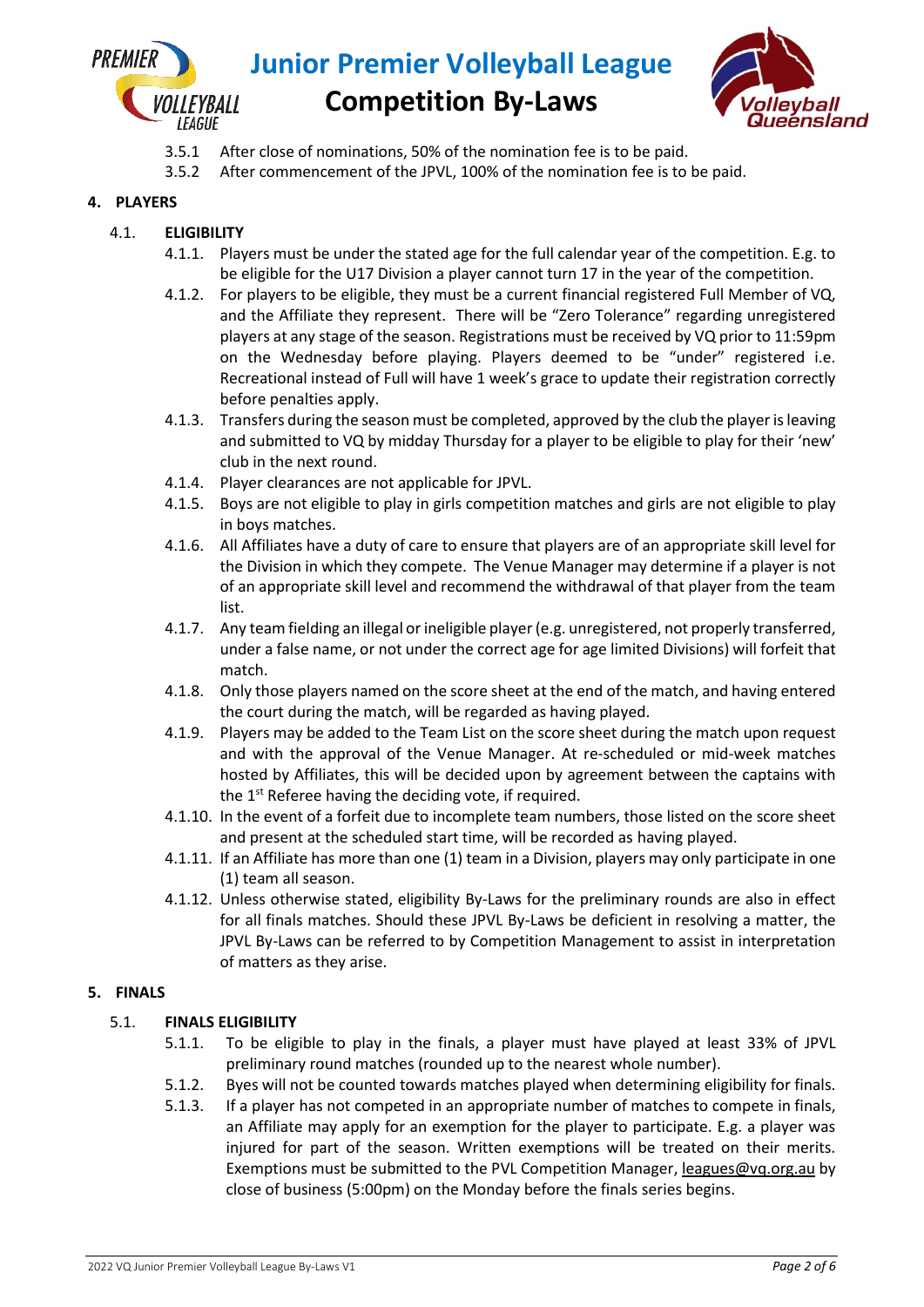



# **Competition By-Laws**

# 5.2. **FINALS FORMAT**

- 5.2.1 All Finals matches will be played as best of three (3) sets, with a rally point scoring system to 25 points with a 2 point advantage for the first two (2) sets. The third set will be scored to 15 (with a 2 point advantage). Finals matches are untimed.
- 5.2.2 In case of a forfeit during the finals, the offending team may be eliminated from the finals series. Only teams that have fulfilled their finals commitments, including duty, will be eligible for any medals or awards.

## **6. MATCH REGULATIONS**

## 6.1. **FORMAT**

- 6.1.1. All round matches are three (3) compulsory sets, with a rally point scoring system to 25 points with a 2 point advantage in the first two (2) sets and to 15 in the third set with a 2 point advantage, within the 60 minute time frame.
- 6.1.2. All matches (first serve whistle) will commence at the time advised in the official draw.
- 6.1.3. The draw will provide for a 10 minute warmup with court access.
- 6.1.4. Matches that start late for any reason will still finish at the scheduled finish time.
- 6.1.5. No time outs or substitutions can be called in the last five (5) minutes.
- 6.1.6. Incomplete sets will count as a set won if a team has 13 or more points in the first two (2) sets or 8 in the deciding set and leads by 2 or more points.
- 6.1.7. Any match that is tied on sets will be awarded to the team that scored the most points in the match, if still drawn the winner will be the team that won the last point played.
- 6.1.8. If the Referee has whistled for service prior to the siren for end of match, then that rally must be played, and shall count toward the scores. The 1<sup>st</sup> Referee alone shall determine whether the whistle preceded the siren.
- 6.1.9. The 12 Substitution Rule will be used in all Divisions and Liberos can be changed per set.
- 6.1.10. The Venue Manager or referee supervisor may give permission for a Libero to be redesignated as a normal court player in order to avoid a forfeit in the case of an injury.
- 6.1.11. Each team is allowed a maximum of three (3) team officials on the bench (e.g. Coach, Assistant Coach & Manager).
- 6.1.12. The 2022 JPVL match ball is the Mikasa V200W.
- 6.1.13. The net heights are as follows:

| Boys  | U19 2.43m | 1172.43m  | U15 2.35m |
|-------|-----------|-----------|-----------|
| Girls | U19 2.24m | U17 2.24m | U152.15m  |

# 6.2. **PLAYER RECORDS**

6.2.1. All clubs are to utilise VQ's Affiliates On Line (AOL) to allocate their registered eligible players and coaches to teams to compete in each round of play.

# 6.3. **FORFEITS AND LATE STARTS**

- 6.3.1. Any team(s) not ready at the match commencement whistle, will forfeit the first set with a 25-0 score. After a further 10 minute increments if a team is still not ready, they will forfeit the second set and third sets, with a 25-0 & 15-0 score respectively and the nonforfeiting team will be declared the winner three (3) sets to nil (0).
- 6.3.2. Where both teams have forfeited the first set but are then ready to play at the start of the second set, the match shall be played for the remainder of the 60 minutes as a best of three (3) sets.
- 6.3.3. Where both teams have forfeited the first and second sets but are then ready to play at the start of the next set, the match will be played for the remainder of the 60 minutes and consist of one (1) set to 25 points.
- 6.3.4. The Venue Manager reserves the right to permit matches to commence late without penalty, due to unforeseen problems e.g. Notified traffic accidents, major events, subject to 6.1.3.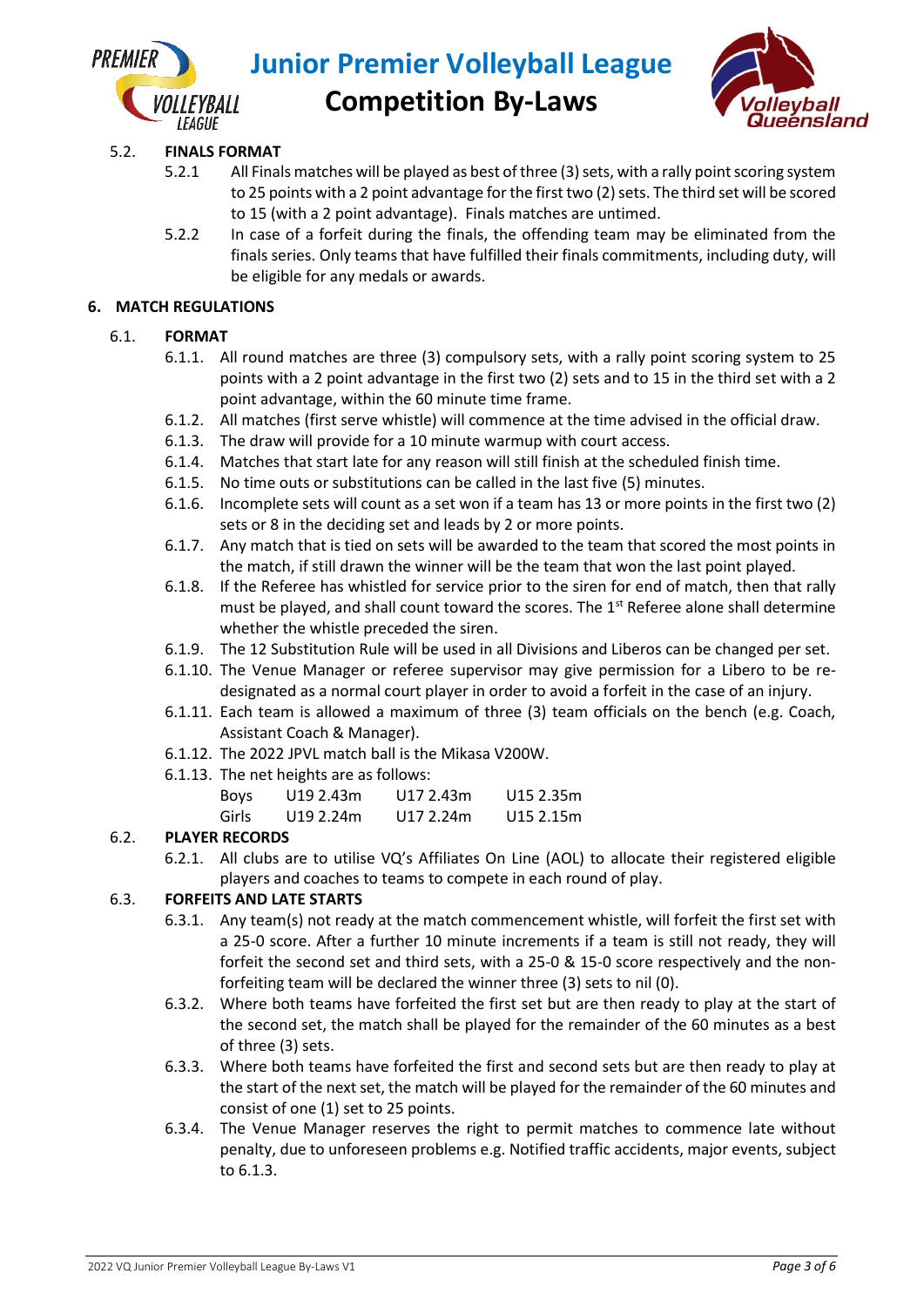



# **Competition By-Laws**

# 6.4. **UNIFORMS**

- 6.4.1. All players must wear a uniform, complete in the following details:
- 6.4.2. The shirt must have permanently fixed to the front and back a number between 1 and 99. The number should be a minimum of 15cm on the front and minimum 20cm on the back.
- 6.4.3. The colour and design of the shirt must be consistent throughout the team, except if a libero is played. The Libero uniform is to contrast the rest of the team with a different dominant colour to any colour in the team uniform.
- 6.4.4. Male players shorts should be generally consistent in colour.
- 6.4.5. Female players can wear shorts, sports briefs or bike pants, provided the uniform is generally consistent throughout the team in terms of colour.
- 6.4.6. Sponsors logo must be consistent across the team.

# 6.5. **OFFICIALS**

- 6.5.1. Duty teams must provide a 1<sup>st</sup> Referee, a 2<sup>nd</sup> Referee, two (2) standing Lines judges and one (1) Scorer.
- 6.5.2. Affiliates must ensure that each duty team has a responsible adult available to supervise their Junior Referees during duty.
- 6.5.3. All Scorers, line judges and referees are prohibited from using mobile phones and other entertainment devices during the match.

## 6.6. **PLAYER / COACH / SPECTATOR BEHAVIOUR**

- 6.6.1. The PVL Competition Manager, Chief Referee, Referee Supervisor and Venue Manager have the power to issue sanctions to players, coaches and spectators as they deem appropriate.
- 6.6.2. Spectators whose behaviour is considered unruly or unsuitable for a junior sports competition can be evicted from the facility by the venue manager or referee supervisor or referred to facility security.
- 6.6.3. Any player or coach who receivestwo (2) written warnings or two (2) Red Cards (excluding time delay sanctions) within a five (5) week period will be;
	- a) suspended from being involved in the same team's next match, which does not include a bye.
	- b) cannot be involved in any matches or Divisions until Part a) above is completed.
- 6.6.4. Any player or coach who is sanctioned with expulsion (Red & Yellow together) will be;
	- a) suspended immediately from the match in which they incurred the sanction.
	- b) suspended from being involved in the same team's next two (2) matches, which does not include byes.
	- c) cannot be involved in any matches or Divisions until Part b) above is completed.
- 6.6.5. Any player or coach who is sanctioned with disqualification or expulsion will be cited to appear within 5 days at a VQ Judiciary Committee hearing at the discretion and direction by the VQ General Manager.
- 6.6.6. Players, coaches or spectators may be given a written warning by Competition Management regarding their conduct during competition. This will be emailed to the Affiliate contact no later than 5:00pm on the Wednesday following the match in question.

#### **7. COMPETITION STANDING AND PENALTIES**

# 7.1. **PREMIERSHIP POINTS**

- 7.1.1. Premiership points will be awarded in all Divisions as follows:
	- a) 3 points for a win.
	- b) 1 point for a loss.
	- c) 1 point for each set won.
	- d) 0 points for a bye.
	- e) -2 points for a forfeit where an official match is not played.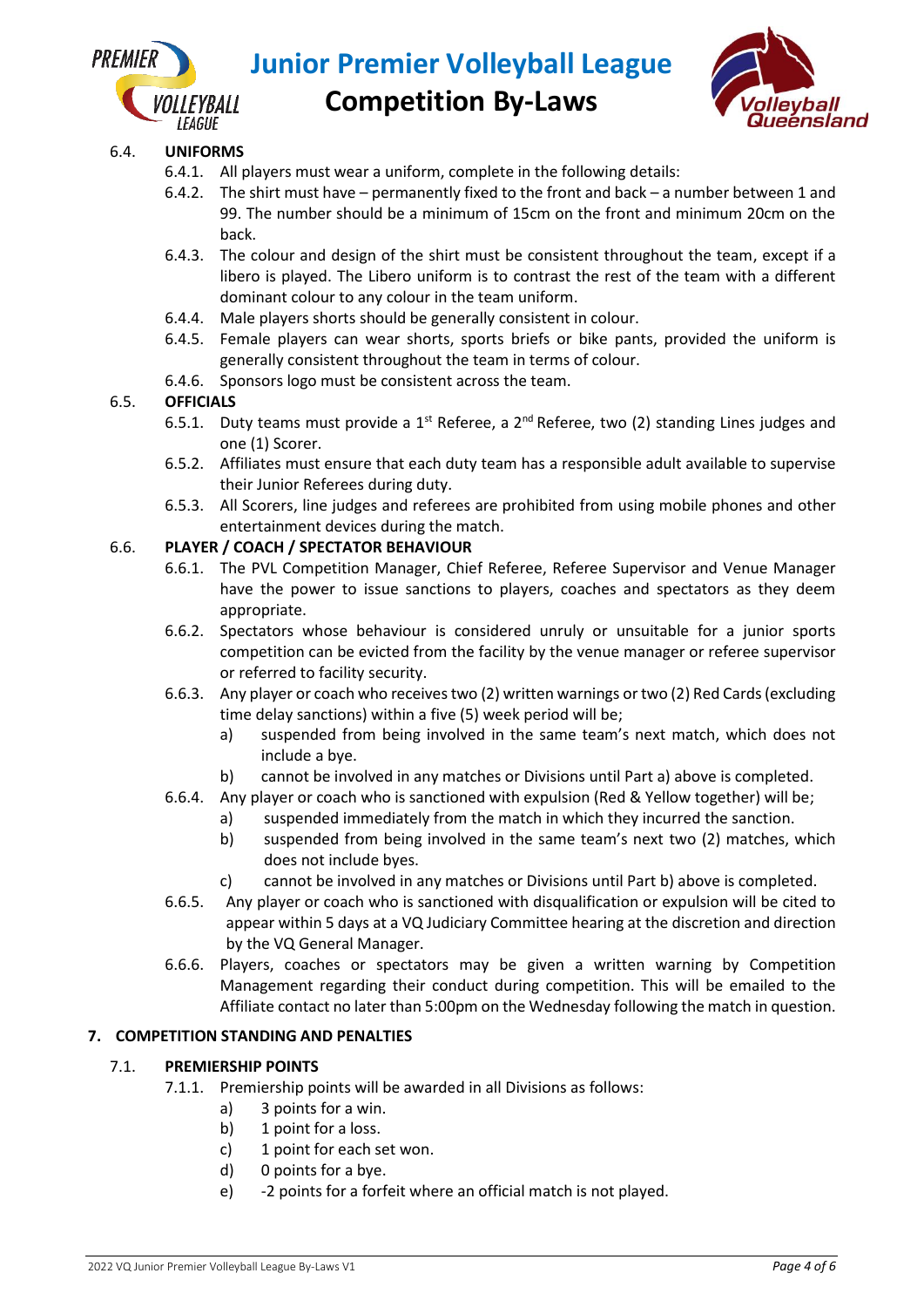



# **Competition By-Laws**

# **8. PREMIERSHIP TABLE**

- 8.1.1. The ranking of teams on the premiership points table is determined in this order:
	- a) The most premiership points.
	- b) The highest ratio of points won to points played (5 decimal places).
	- c) The highest ratio of sets won to sets played (5 decimal places).
	- d) Result of the last match between the two (2) teams.

The set/point quotient equation is as follows: Points Won  $\times$  100

Points Played

8.1.2. If for any reason the number of matches played by teams in a Division is not equal, then competition standings will be determined by average competition points earned per match.

# **9. FINES**

- 9.1. Clubs/associations are subject to fines as follows:
	- a) \$20 for each player not in correct uniform.
	- b) \$10 for each duty team default.
	- c) \$30 for an incorrect, incomplete or substandard score sheet by the duty team.
	- d) \$30 point for "player not listed" and "Libero incorrectly listed" will be applied to the duty team. The offending team may also be penalised if the fault is due to their error. These penalties willonly apply if discovered after the conclusion of the match. The match result will stand.
	- e) \$100 in the case of a match forfeit.
	- f) \$10 for a one (1) set forfeit.
	- g) \$150 for non-attendance at Pre/Post season meetings.
	- h) A Fine/Penalty register will be sent to all key contacts in the PVL email group and published on the VQ website after each round. All fine amounts include GST.
	- i) Match forfeit fee (\$100) may be credited to the competition fees of the nonoffending team.
	- j) Teams with multiple forfeits may need to show cause to maintain eligibility for finals.

# **10. CLUB CHAMPIONSHIP**

- 10.1. The PVL Club Championship will be awarded to the club with the most Club Championship points at the end of the season. Club Championship points will be allocated in two (2) parts:
	- 10.1.1. Participation Points a base level of points awarded for entering a club's first team in that Division; and
	- 10.1.2. Placing Points determined by the team's finishing position in that Division.
- 10.2. Clubs with more than one (1) team entered in a Division will only receive "Placing Points" for their highest finishing club team in that Division. The points corresponding with the second club team's position are "sterilised" and lower-placed teams do not move up the "Placing Points" table.
- 10.3. Club Championship points table 10.3.1. Participation Points

| Division | Under | Under | Under |  |
|----------|-------|-------|-------|--|
|          | 19    | 17    | 15    |  |
| Points   | 40    | 30    | 20    |  |

10.3.2. Placing Points

| Place | Points | Place           | Points | Place            | Points | Place       | Points |
|-------|--------|-----------------|--------|------------------|--------|-------------|--------|
| 1st   | 20     | $F$ th          | a      | <b>9th</b>       |        | $13th$ plus |        |
| 2nd   | 15     | 6 <sup>th</sup> | ٥      | 10 <sup>th</sup> |        |             |        |